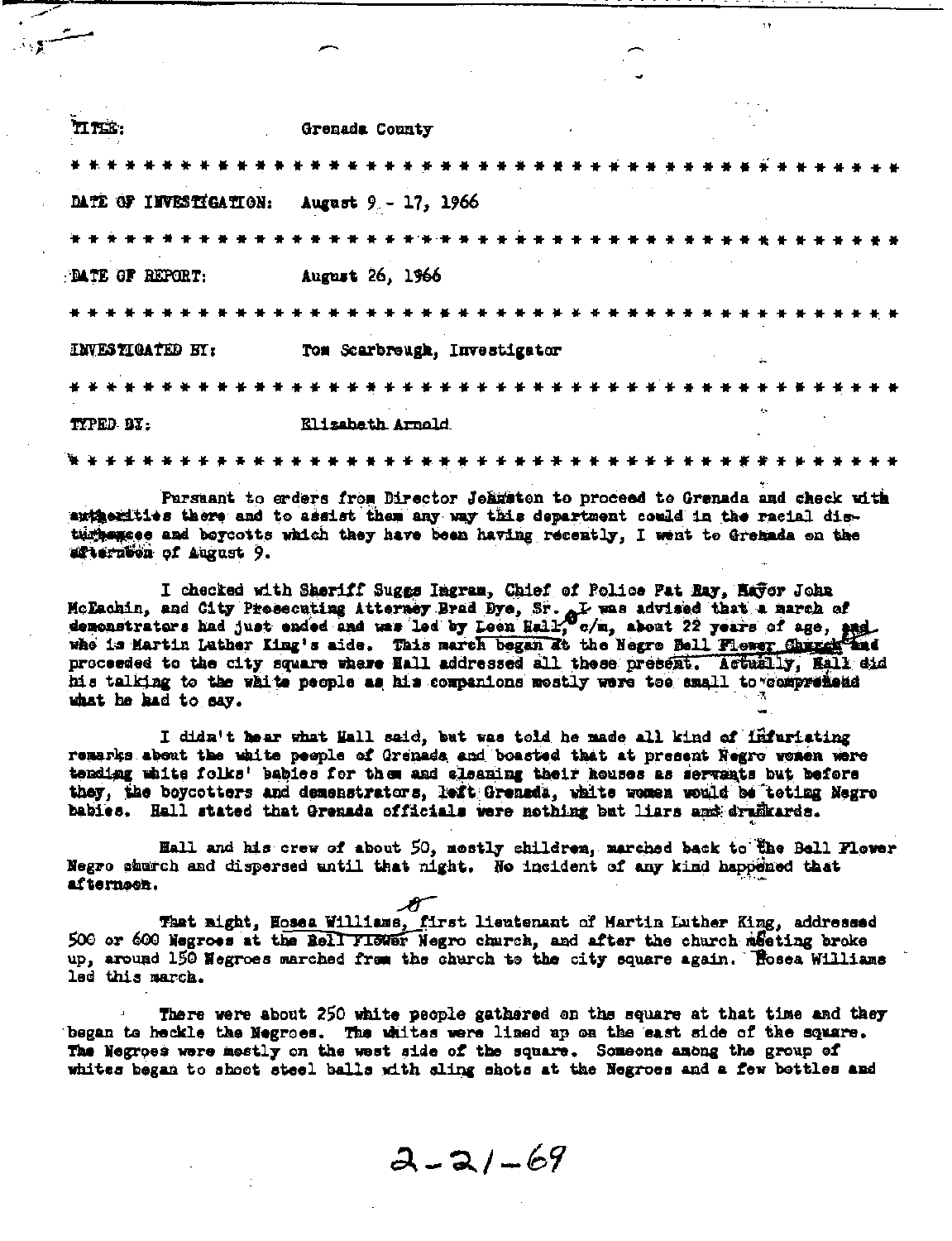and bricks were thrown in among the Negroes. Officers were caught short-handed of men because up until this point, no serious incident of any kind had occurred. There were present only the Grenada Police Department and the sheriff and his deputies, and a few highway patrolmen; however, the few officers were able to push themselves in between the two opposing groups and managed to avert having a very bad incident, if not a riot, whereby a great many people could have gotten hurt. Both Negroes and whites were asked to leave the square. The Negroes left the square out of order as cherry bombs went off all around them and some were hit by the sling shot shooters. None were hurt to amount to anything, however.

The Negroes regrouped late that night west of Highway 51 at a Negro cafe known as the Chat and Chew, Hosea Williams was again talking to the group and had the entire<br>street blocked. Chief Ray asked the group to move out of the street so that traffic<br>would be able to come through, but got no cooperati the officers at Granada,

After the Negroes refused to move from the street, the patrolmen threw geveral cannisters of tear gas among them and they scattered to all alleys and began to curpe

This non-violent crowd of Negross, who had the street blocked, ran off and left everything from hawkbill knives to taped iron rods and other weapons when the gas was thrown.

On the afternoon of August 10, a group of Negroes met at the same Negro church<br>and organized a satisfying the city square. There were 54 in this march. Leon Hall Tasin<br>led the marchers, Out of the 54 marchers, my guess, 18 "Don't buy segregation," etc.

The marghers came ine same route to the square as the afternoon before and<br>assembled in a strele just meat of a Confederate statue. Shariff Ingram and several<br>policemen were between the Megroes and the statue to protect th going around that the Negrous planned to deface the statue and perhaps again climp up

Hall talked on the square from about 1:15 until about 1:45. His talk was directed to the whites. He said they had no notion to try to bother the statue of Jefferson Davis, that he was a dead issue and his statue stood as a symbol of segregation, and an enemy of the Negro, but was doing them no harm now. He said Davis beat the poor whites out of their earnings and was responsible for getting many thousands of them killed. He said actually the whites ought to be in line with the Negroes opposing such characters as Jefferson Davis and what he stood for, but he said instead of getting in line with them, they were backing up the Grenada business people, who were cheating and wronging the Negroes out of their earnings.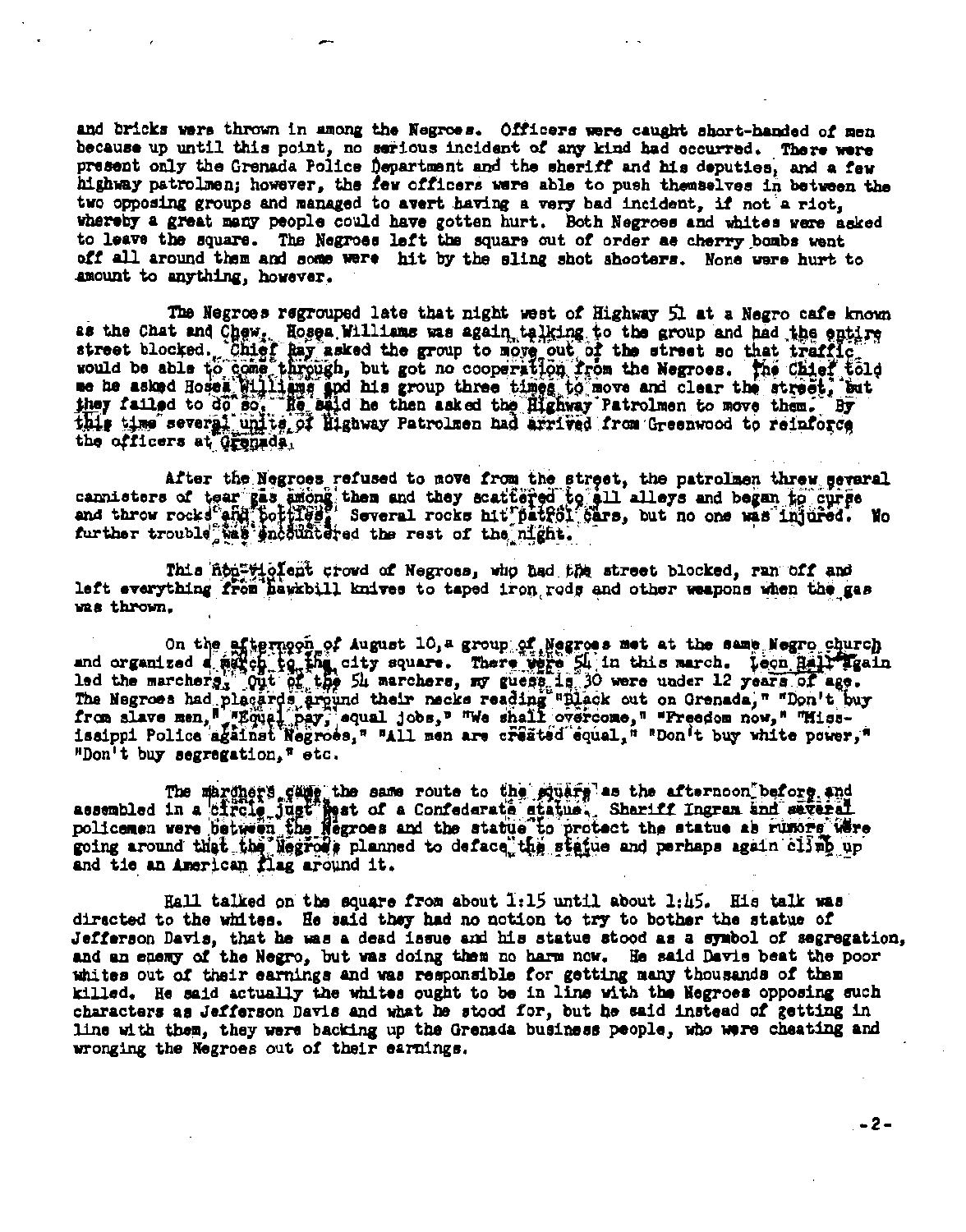He said Qrenada people are cowards and drunkards and that their women were drunkards also. Hall said before the boycott ended, Negro people would be running the stores across the street which are nov heine run by wh1 tes. He said he would also likely run the Welfare Department and when they, the whites, had business at the Welfare Department they would likely find him behind the big desk with his feet stuck up on it. Be vas blowing and goina:.

Be said before the boycott ended in Qrenada that wh1 te folks would learn to eat stale bread and corn bread like the Negroes now knew all about, and "when you go to the bathroom," he stated, pointing his finger toward some whites, "them cigarettes and cigars won't make a ....<sup>n</sup> "You white folks think we are going to pull out of here in two or three weeks. I want you to know I'm making my arrangements to etay here  $12$ to 14 months." Hall said no Negroes were going to buy segregation.

He said he had a \$100.00 bill in his pocket and he was keeping it in there. A. white boy heckler interrupted him at this point and told Hall he also had a \$100.00 bill in hia pocket, but be worked tor it. He asked Hall wbere be gat hia \$100.00 bill. Hall didn't answer his question, but asked the white boy where he worked. The boy told him in a plant in Grenada. Hall told him "see there, the white boeses over you make two to three times as much as you make. You ought to be on my side in my line helping me so you could get what you are entitled to." Hall pointed his finger at the bank and told the boy *\*you* can't go in that bank and borrow any money." The boy told him he didn't have to borrow any because he had money in that bank of his own that he had earned. Hall told him he could borrow nothing at the bank unless he put up his car for it no more than he lisself could. He said no relief would come to people like the white boy and hillselt until the political structure *ot* this country was deatroyed. Ball raved about everyone from Governor Johnson on down to local authorities.

He then led the marchers back to the church where they dispersed. No incident af any kind occurred.

Later on in the afternoon around 3:30, all officers with the Highway Patrol, sheriff's department, police department, and other state departments met in the auditorium in the county courthouse and discussed strategy for taking care of the explosive situation which had developed between Negroes and whites in Grenada the night before on the square and elsewhere. Chief A. D. Morgan was the principal speaker and it was agreed among all that anyone who started trouble that night, irrespective of his race, would be arrested, and if the situation required, everyone would be cleared from the square. All officere felt that the time had arrived for quick and appropriate action to be taken.

Giles Crisler, who is in charge of the Patrol riot squad, also made a talk mostly to the men under his command.

• - ·-4- That ni1ht, *A..* D. King, brother *at* Martiq\_ Luther King, am Hona Wllliaae made talks & the Bell Flower Negro Baptist Church. There the meeting, around 9:30 P.M., Williams and King led a march of 202 Hegroes to the square and assembled on the west side. There were on the square at the time, around 250 white people, who were mostly assembled on the east side. Giles Crisler made a talk standing between the groups and told them that if anyone started a disturbance of any kind they would be arrested and that the square would be cleared of all persons if trouble began, that the law was going to prevail

-3-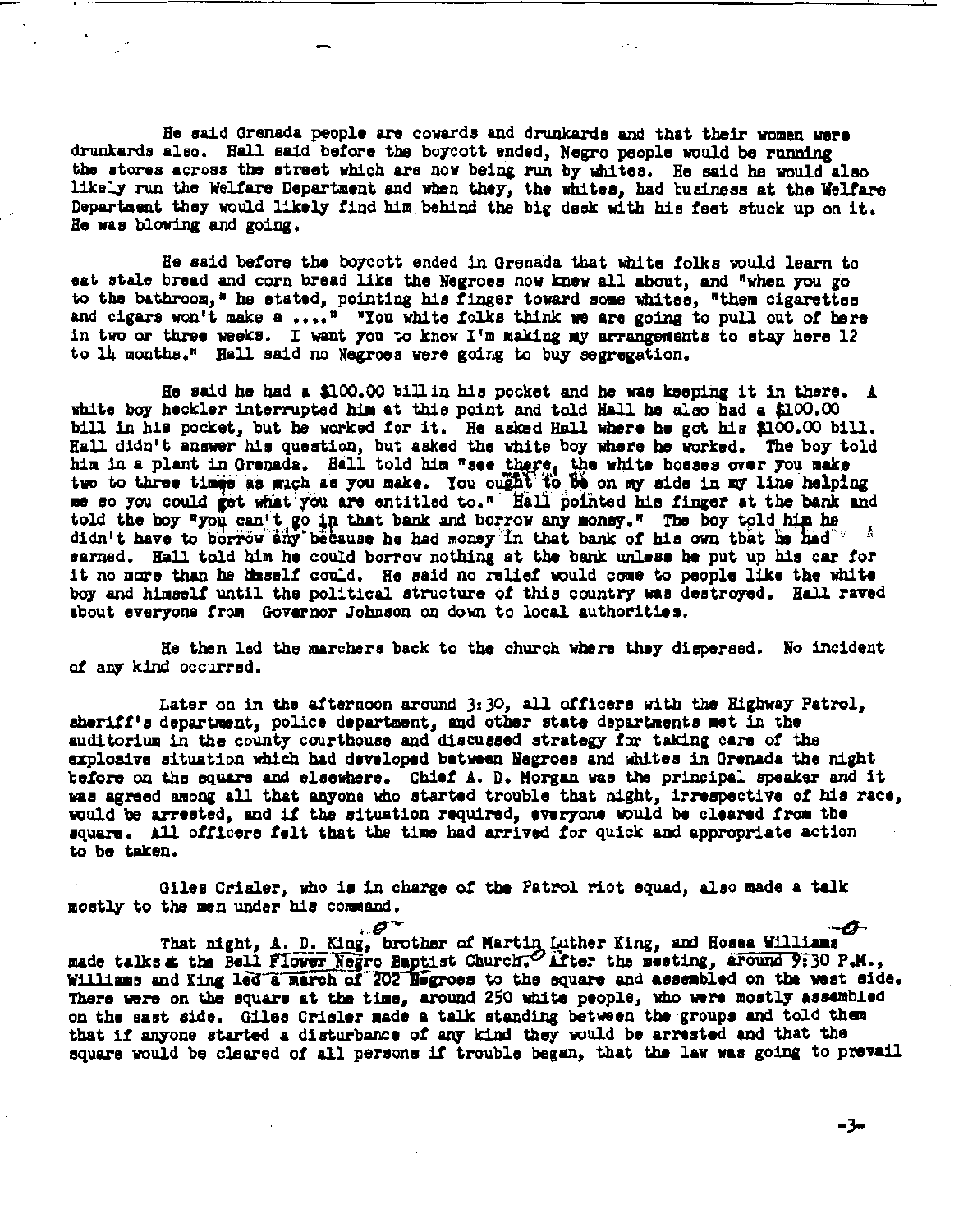in Grenada and he sincerely hoped everyone would cooperate. Crisler had not more than finished speaking when steel balls began to be shot from the direction of where the whites were assembled and cherry bombs exploded among the Negroes. The whites ware run off the square ismediately in to the side streets and the Negroes also left the square and went back to the Bell Flower church.

Several white men were arrested for not moving when told to do so by the patrol. The quick action by the Highway Patrolmen at this time no doubt prevented quite a few people, white and black, from being injured. Several Grenada County officers were disturbed and rather upset that the Patrol ran the whites from the square, but I talked with them that night and advised them that had it not been for the patrol being there in force and taking the action they took there is no telling what would have happened. They agreed finally that it was the best thing to do.

On the morning of August 11, the Hayor and all City Councilmen of Grenada met with their attorney and Hon. Will Wells, Assistant State Attorney General and adopted an ordinance, copy of which is attached to this report, preventing any public meeting by any group, regardless of race, on the square in Grenada. The ordinance was to go into effect immediately. This has been, thus far, the most crippling blow dealt to the trouble makers in Grenada. It was decided, however, by city officials to let the marchers assemble that afternoon as they had made arrangements to march that afternoon before being sarved with a copy of the ordinance. تىھ

Leon Hall again headed the march to the square that afternoon with about 50. mostly children. Thall had been served with a copy of the adopted ordinance and stated that he would abide by it, but he would make it a point to see that everybody else did also. Hall toned his speech down considerably from the one he made the afternoon before as we had several tape recorders taking down what he said. Actually, he should have been arrested the afternoon before for using indecent language in a public place. No incident of any kind occurred that afternoon and Hall and his band of aarchers went back to the church and dispersed.

 $\boldsymbol{\tau}$ p-That night another meeting was held at the Bell Flower church with Hoses. Williams and A. D. King the speakers. After the meeting, about 250 Negroes marched down to the square. They marched around the square about three times singing freedom songs and then marched on back to the church, obeying all traffic rules as well as the ordinance. No incident of any kind occurred that night.

Pickets, ranging in age from 7 to 12, have been picketing for an hour or so around the square and elsewhere in Grenada daily for about two weeks.

On Friday, August 12, no afternoon marches were held, but a meeting was held at the Bell Flower Church, which lasted until 9:30. This meeting was conducted by Hosea Williams. After the meeting broke up, about 250 marchers again came to the square and sang as they marched around it. Evidently it was agreed at the church that some of the marchers would try to go onto the square, as a number of young Negroes did try to go on the square but were pushed back on the street by Highway patrolmen. Seven, however, did succeed in getting on the square and were arrested for violating the oity ordinance. There were no whites on the square or in the streets other than the officers. There were

-4-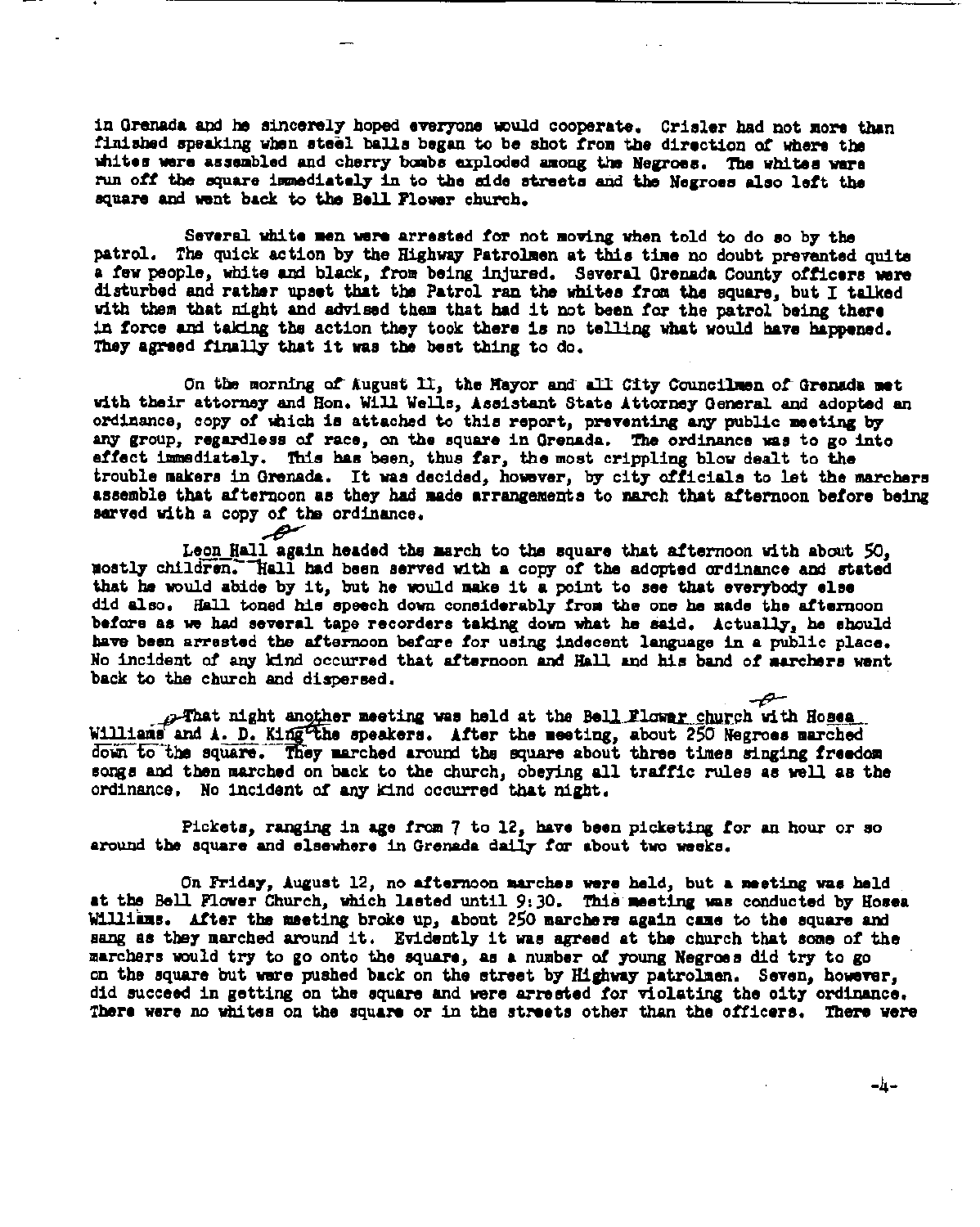quite a few whites lined up on the south side of the square and when the Negroes stopped and began to try going on the square, the whites again began to throw cherry bombs among them. The riot squad again moved in and moved all the Negroes and whites from the square. No one was injured during the time. Newsman and photographers also were moved from the square.

On Thursday afternoon, I talked with Hon. Brad Dye, Mayor McEachin, and Councilmen Henry Ray concerning possibly bringing an injunction in state court against the boycott demonstrators on the grounds that they have violated a federal court order handed down by Judge Clayton. On several occasions, there have been as many as 30 boycotters and demonstrators gathered in front of one place of business. I also pointed out that we could produce proof that the boycotters have threatened and intimidated Negroes who have not cooperated in the boycott and on one occasion Marcell Hurst, one of the civil rights demonstrators, drew a pistol on George Peacock, both Negroes, and threatened Peacock if he did not cooperate with the demonstrators. A fight between the two ensued and Peacock cut Hurst pretty badly.

All officials present agreed that it certainly would bs advantageous if an injunction could be brought against the agitators in the boycott; however, Mr. Dye stated he felt that it would be best for the merchants of Grenada to bring the injunction as they are the ones who are being injured. Councilman Ray stated he would get in touch with Mr. Lowery Dyer, who is president of the Grenada Businessmen's association, and he would appreciate my discussing the matter with Mr. Dyer.

Mr. Dyer requested that I come to his drug store and we discussed the matter for some time relative to the possibility of getting an injunction against the SCLC boycott. It was agreed that the committee of businessmen which hed been appointed to handle and consider matters of this kind meet with me the next morning in the city hall to discuss the possibility of drawing up an injunction against SCLC.

Agreeable to ar understanding, the entirs committee of businessmen met in the city hall Friday morning at 10:00. Hon. Jay Gore, who represented the businessmen, was present. A discussion of the possibility of getting an injunction against the boycotters was thoroughly aired and it was decided by the group to wait a few more days to ses if the situation improved in Grenada as a result of the ordinance which was adopted by the city councilmen the day before.

I have mailed to Mr. Dyer a photostatic copy of an injunction which was granted by Judge Anderson against demonstrators and boycotters in Holly Springs on August 4. At the present time, no action has been taken concerning getting an injunction against the boycotters.

Friday night, Saturday night, Monday night, and Tuesday night, through August 17, no incident of any kind happened other than they still met and silently marched around the square.

On Sunday night, August 21, a group of civil rights workers met in a church in northeast Grenada and dispersed around 10:30. Several of this group were arrested and charged with disturbing the peace as they were singing and hollsring coming hack into town.

From my observations, it seems that the situation in Grenada is getting some better.